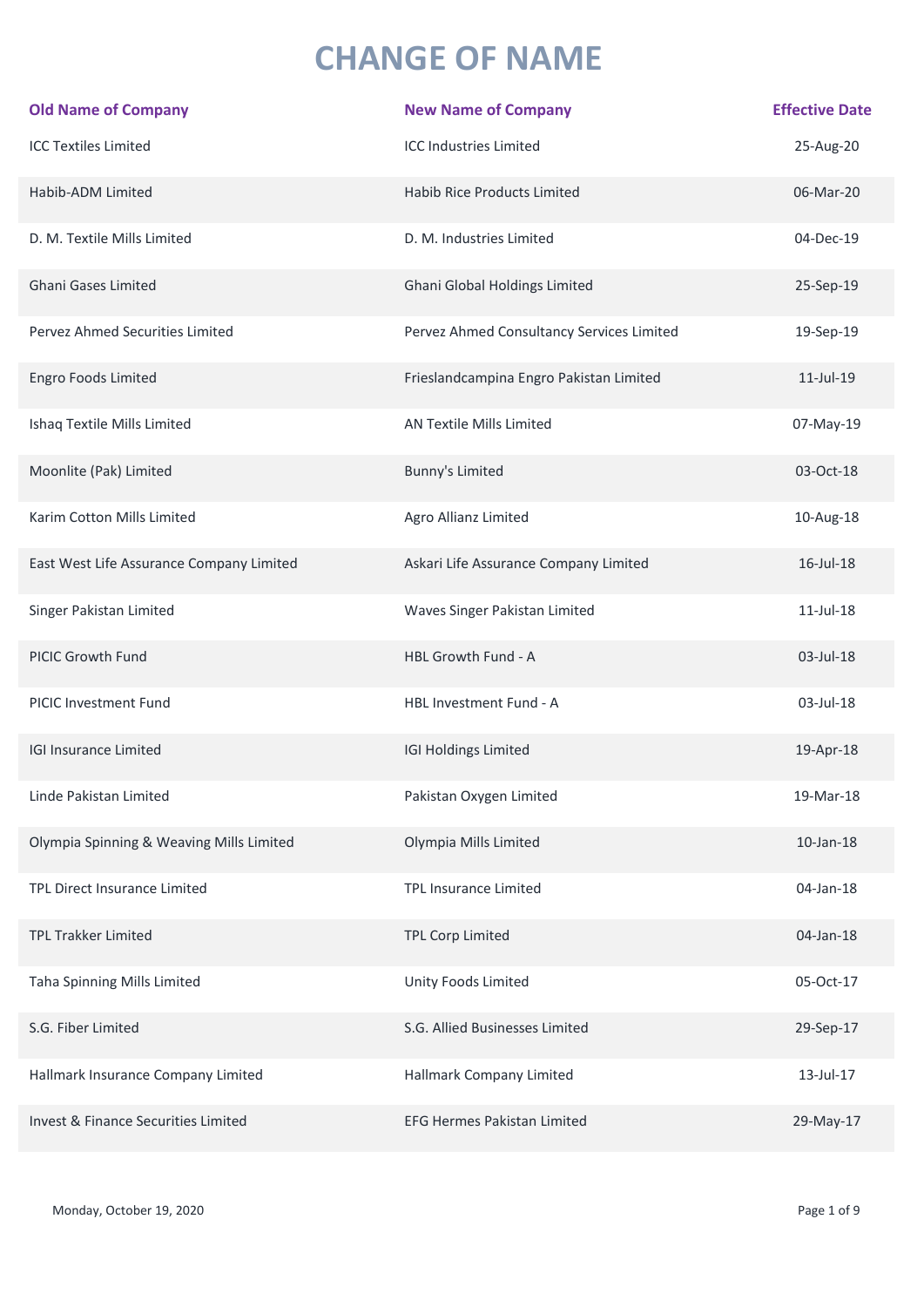| <b>Old Name of Company</b>                  | <b>New Name of Company</b>                       | <b>Effective Date</b> |
|---------------------------------------------|--------------------------------------------------|-----------------------|
| Dawood Capital Management Limited           | 786 Investment Limited                           | 13-Mar-17             |
| <b>KASB Securities Limited</b>              | <b>BIPL Securities Limited</b>                   | 23-Nov-16             |
| <b>Standard Chartered Modaraba</b>          | Orix Modaraba                                    | 01-Sep-16             |
| Pakistan International Airlines Corporation | Pakistan International Airlines Corporation Ltd. | 01-Aug-16             |
| Noon Pakistan Limited                       | Fauji Foods Limited                              | 22-Jun-16             |
| Grays of Cambridge (Pakistan) Limited       | GOC (Pak) Limited                                | 08-Jun-16             |
| <b>Descon Chemicals Limited</b>             | Nimir Resins Limited                             | 13-May-16             |
| First Islamic Modaraba                      | Popular Islamic Modaraba                         | 01-Feb-16             |
| <b>Ideal Energy Limited</b>                 | <b>Arshad Energy Limited</b>                     | 27-Jan-16             |
| Lafarge Pakistan Cement Limited             | Pakcem Limited                                   | 18-Aug-15             |
| Safe Mix Concrete Products Limited          | Safe Mix Concrete Limited                        | 15-Jun-15             |
| Colony Sugar Mills Limited                  | <b>Imperial Sugar Limited</b>                    | 08-Jun-15             |
| <b>Gauhar Engineering Limited</b>           | Drekkar Kingsway Limited                         | 29-Apr-15             |
| Shakarganj Mills Limited                    | Shakarganj Limited                               | 25-Mar-15             |
| Kohinoor Sugar Mills Limited                | Jauharabad Sugar Mills Limited                   | 17-Sep-14             |
| American Life Insurance Company (Pak) Ltd.  | IGI Life Insurance Limited                       | $01$ -Jul-14          |
| The Crescent Star Insurance Company Limited | Crescent Star Insurance Limited                  | 02-May-14             |
| Latif Jute Mills Limited                    | <b>Associated Services Limited</b>               | 15-Apr-14             |
| Karachi Electric Supply Company Limited     | K-Electric Limited                               | 03-Feb-14             |
| <b>Clariant Pakistan Limited</b>            | Archroma Pakistan Limited                        | 13-Dec-13             |
| Shakarganj Foods Limited                    | Nirala MSR Foods Limited                         | 10-Dec-13             |
| Hafiz Textile Mills Limited                 | Hafiz Limited                                    | 08-Oct-13             |
| Sigma Corporation Limited                   | <b>KASB Corporation Limited</b>                  | 25-Sep-13             |
| Arif Habib Investments Limited              | MCB-Arif Habib Savings and Investments Limited   | 12-Jun-13             |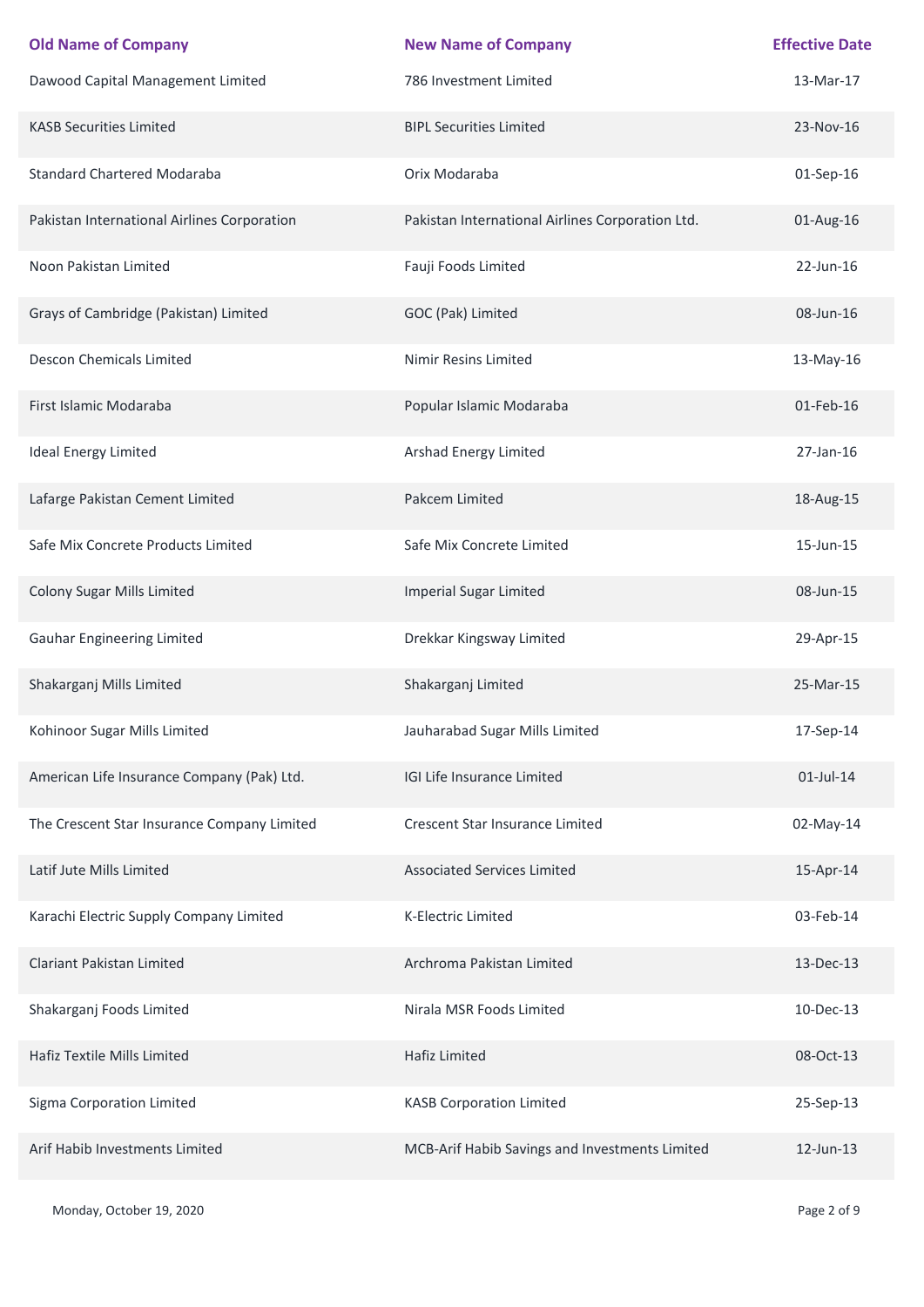| <b>Old Name of Company</b>                 | <b>New Name of Company</b>                | <b>Effective Date</b> |
|--------------------------------------------|-------------------------------------------|-----------------------|
| Aruj Garments Accessories Limited          | Aruj Industries Limited                   | 04-Jun-13             |
| Lotte Pakistan PTA Limited                 | Lotte Chemical Pakistan Limited           | 26-Apr-13             |
| Al-Abbas Cement Industries Limited         | <b>Power Cement Limited</b>               | 19-Apr-13             |
| Mari Gas Company Limited                   | Mari Petroleum Company Limited            | 12-Dec-12             |
| Sigma Leasing Corporation Limited          | Sigma Corporation Limited                 | 03-Oct-12             |
| Searle Pakistan Limited                    | The Searle Company Limited                | 01-Oct-12             |
| Crescent Sugar Mills & Distillery Limited  | <b>Crescent Cotton Mills Limited</b>      | 29-May-12             |
| Network Microfinance Bank Limited          | Apna Microfinance Bank Limited            | 06-Apr-12             |
| Central Insurance Company Limited          | Cyan Limited                              | $02$ -Jan-12          |
| New Jubilee Insurance Company Limited      | Jubilee General Insurance Company Limited | 03-Nov-11             |
| New Jubilee Life Insurance Company Limited | Jubilee Life Insurance Company Limited    | 03-Nov-11             |
| <b>BOC Pakistan Limited</b>                | Linde Pakistan Limited                    | 04-Oct-11             |
| Dawood Hercules Chemicals Limited          | Dawood Hercules Corporation Limited       | 07-Sep-11             |
| Javedan Cement Limited                     | Javedan Corporation Limited               | 27-Jul-11             |
| Cherat Papersack Limited                   | Cherat Packaging Limited                  | 19-Jul-11             |
| Shell Gas LPG (Pakistan) Limited           | Burshane LPG (Pakista) Limited            | 03-Jun-11             |
| Lakson Tobacco Company Limited             | Philip Morris (Pakistan) Limited          | 17-Mar-11             |
| Eye Television Network Limited             | Hum Network Limited                       | 15-Feb-11             |
| Nakshbandi Industries Limited              | Feroze 1888 Mills Limited                 | 23-Nov-10             |
| Arif Habib Securities Limited              | Arif Habib Corporation Limited            | 23-Nov-10             |
| Arif Habib Bank Limited                    | Summit Bank Limited                       | 01-Sep-10             |
| Nimir Resins Limited                       | Descon Chemicals Limited                  | 19-Apr-10             |
| <b>Bosicor Pakistan Limited</b>            | Byco Petroleum Pakistan Limited           | $21$ -Jan- $10$       |
| Engro Chemical Pakistan Limited            | <b>Engro Corporation Limited</b>          | 20-Jan-10             |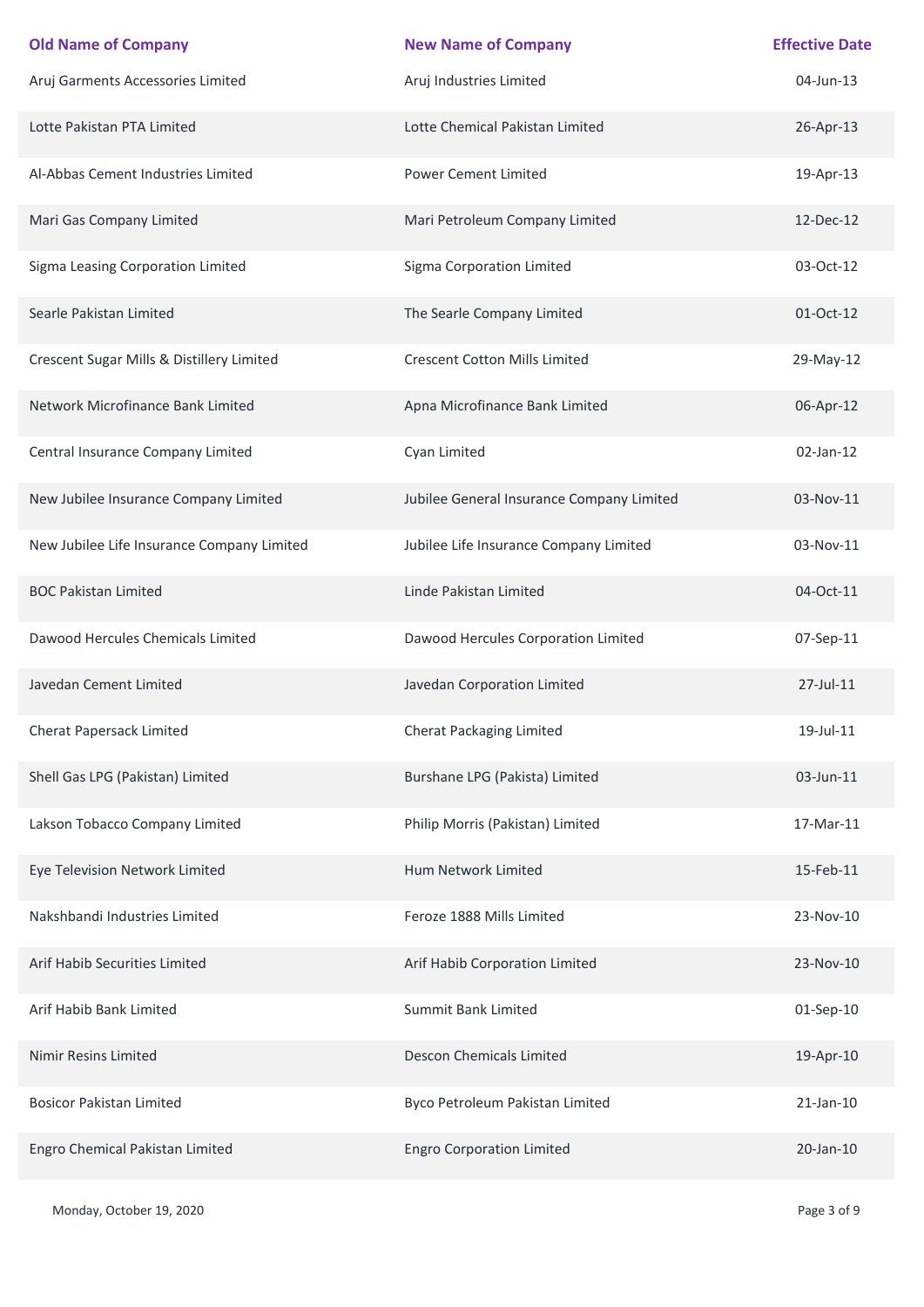| <b>Old Name of Company</b>                  | <b>New Name of Company</b>                | <b>Effective Date</b> |
|---------------------------------------------|-------------------------------------------|-----------------------|
| Pakistan PTA Limited                        | Lotte Pakistan PTA Limited                | 31-Dec-09             |
| Zulfiqar Industries Limited                 | <b>ZIL Limited</b>                        | 23-Jul-09             |
| UTP Large Cap. Fund                         | JS Large Cap. Fund                        | 16-Jun-09             |
| Al-Asif Sugar Mills Limited                 | Abudllah Shah Ghazi Sugar Mills Limited   | 10-Jun-09             |
| Saudi Pak Commercial Bank Limited           | SilkBank Limited                          | 09-Jun-09             |
| Chaudhry Textile Mills Limited              | <b>Ghani Value Glass Limited</b>          | 11-Mar-09             |
| Pakistan Cement Company Limited             | Lafarge Pakistan Cement Limited           | 26-Feb-09             |
| <b>Crescent Commercial Bank Limited</b>     | <b>SAMBA Bank Limited</b>                 | 28-Oct-08             |
| ABN-AMRO Bank Pakistan Limited              | Royal Bank of Scotland Limited            | 04-Aug-08             |
| Metropolitan Life Assurance Company Limited | East West Life Assurance Company Limited  | 28-Jul-08             |
| <b>UTP Growth Fund</b>                      | JS Growth Fund                            | 28-Feb-08             |
| <b>Crescent Leasing Corporation Limited</b> | Al-Zamin Leasing Corporation Limited      | 21-Feb-08             |
| Karachi Electric Supply Corporation Limited | Karachi Electric Supply Company Limited   | 30-Jan-08             |
| Allwin Engineering Industries Limited       | Atlas Engineering Limited                 | 21-Jan-08             |
| First Mehran Modaraba                       | KASB Modaraba                             | 09-Jan-08             |
| <b>BSJS Balanced Fund Limited</b>           | JS Value Fund Limited                     | 09-Jan-08             |
| Asset Investment Bank Limited               | Invest Capital Investment Bank Limited    | 12-Nov-07             |
| Prime Commercial Bank Limited               | ABN AMRO Bank (Pakistan) Limited          | 17-Sep-07             |
| <b>Union Leasing Limited</b>                | <b>Standard Chartered Leasing Limited</b> | 14-Sep-07             |
| JS ABAMCO Limited                           | JS Investments Limited                    | 11-Sep-07             |
| Rafhan Bestfoods Limited                    | Unilever Pakistan Foods Limited           | 03-Jul-07             |
| Askari Commercial Bank Limited              | Askari Bank Limited                       | 25-Jun-07             |
| Premier Insurance Company of Pak. Ltd.      | Premier Insurance Limited                 | 25-Jun-07             |
| B. R. R. International Modaraba             | B. R. R. Guardian Modaraba                | 18-May-07             |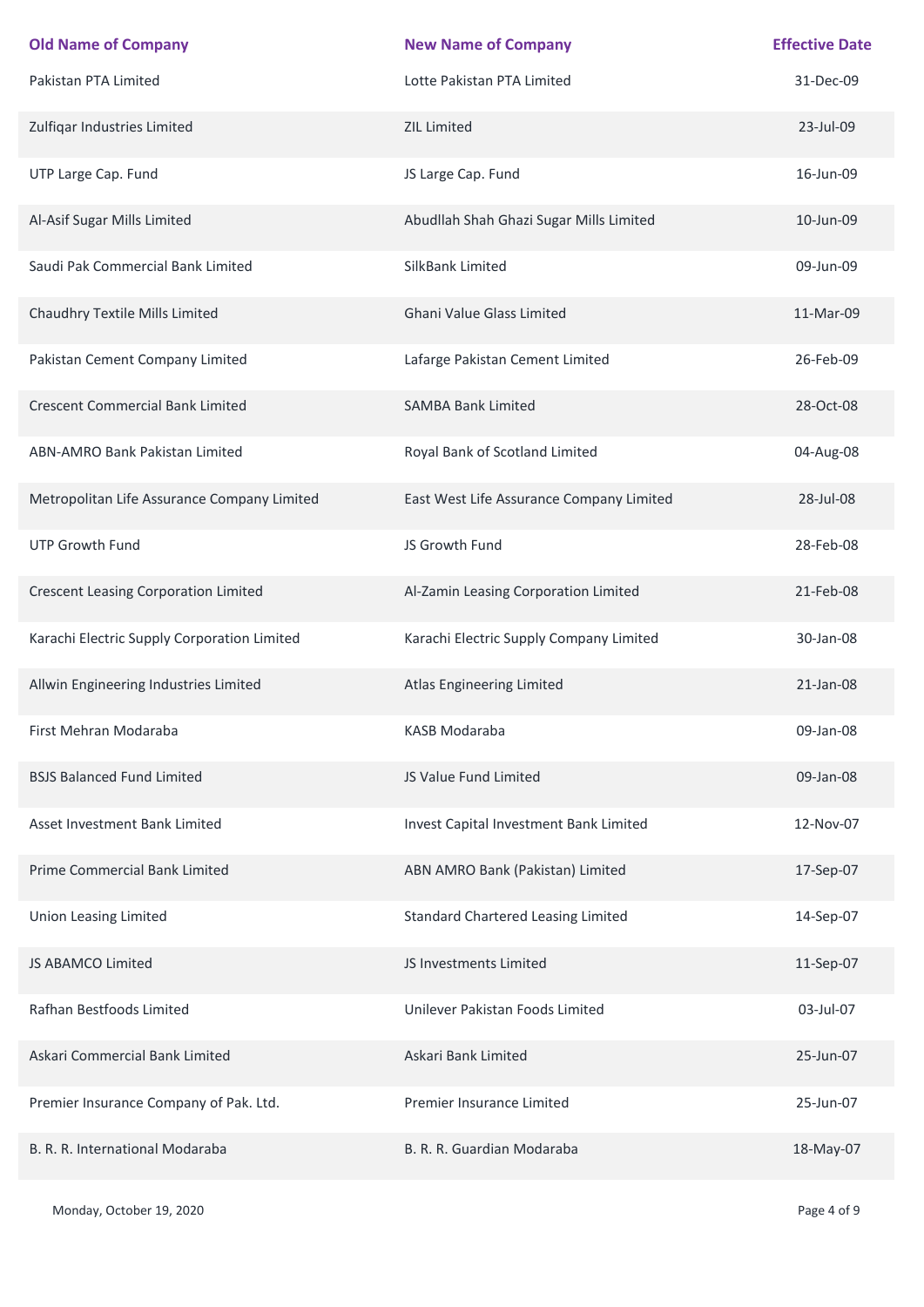| <b>Old Name of Company</b>                       | <b>New Name of Company</b>              | <b>Effective Date</b> |
|--------------------------------------------------|-----------------------------------------|-----------------------|
| Trust Leasing & Investment Bank Limited          | Trust Investment Bank Limited           | 17-May-07             |
| Al-Jadeed Textile Mills Limited                  | Shakarganj Foods Limited                | 29-Mar-07             |
| International General Insurance Co. of Pak. Ltd. | <b>IGI Insurance Limited</b>            | 15-Mar-07             |
| Jahangir Siddiqui Capital Market Ltd.            | JS Global Capital Limited               | 19-Feb-07             |
| First International Investment Bank Limited      | IGI Investment Bank Limited             | 18-Jan-07             |
| Kohinoor Weaving Mills Limited                   | Kohinoor Mills Limited                  | 09-Jan-07             |
| Raja Insurance Company Limited                   | Hallmark Insurance Company Limited      | 03-Jan-07             |
| Metropolitan Bank Limited                        | Habib Metropolitan Bank Limited         | 03-Nov-06             |
| <b>ABAMCO Composite Fund</b>                     | UTP Large Capital Fund                  | 15-Aug-06             |
| <b>UDL Industries Limited</b>                    | <b>United Brands Limited</b>            | 19-May-06             |
| Muslim Insurance Company Limited                 | Atlas Insurance Limited                 | 09-May-06             |
| <b>Crescent Boards Limited</b>                   | <b>Crescent Fibres Limited</b>          | 03-Jan-06             |
| <b>Aventis Limited</b>                           | Sanofi Aventis Pakistan Limited         | 07-Dec-05             |
| Muslim Commercial Bank Limited                   | <b>MCB Bank Limited</b>                 | 14-Sep-05             |
| <b>Trust Leasing Corporation Limited</b>         | Trust Leasing & Investment Bank Limited | 26-Aug-05             |
| AKD Securities & Safe Deposite Co. Ltd.          | <b>AKD Capital Limited</b>              | 19-Aug-05             |
| Chakwal Cement Company Limited                   | Pakistan Cement Company Limited         | 12-Aug-05             |
| Nestle Milkpak Limited                           | Nestle Pakistan Limited                 | 03-Aug-05             |
| <b>Bolan Bank Limited</b>                        | My Bank Limited                         | 19-Jul-05             |
| Essa Cement Industries Limited                   | Al-Abbas Cement Industries Limited      | 09-Jun-05             |
| Pak German Prefabs Limited                       | Dadabhoy Costruction Technology Limited | 05-Apr-05             |
| Saadi Cement Limited                             | Dewan Hattar Cement Limited             | 01-Apr-05             |
| <b>Pakland Cement Limited</b>                    | Dewan Cement Limited                    | 30-Mar-05             |
| Pakistan Venture Capital Limited                 | Dawood Capital Management Limited       | 07-Dec-04             |

Monday, October 19, 2020 **Page 5 of 9**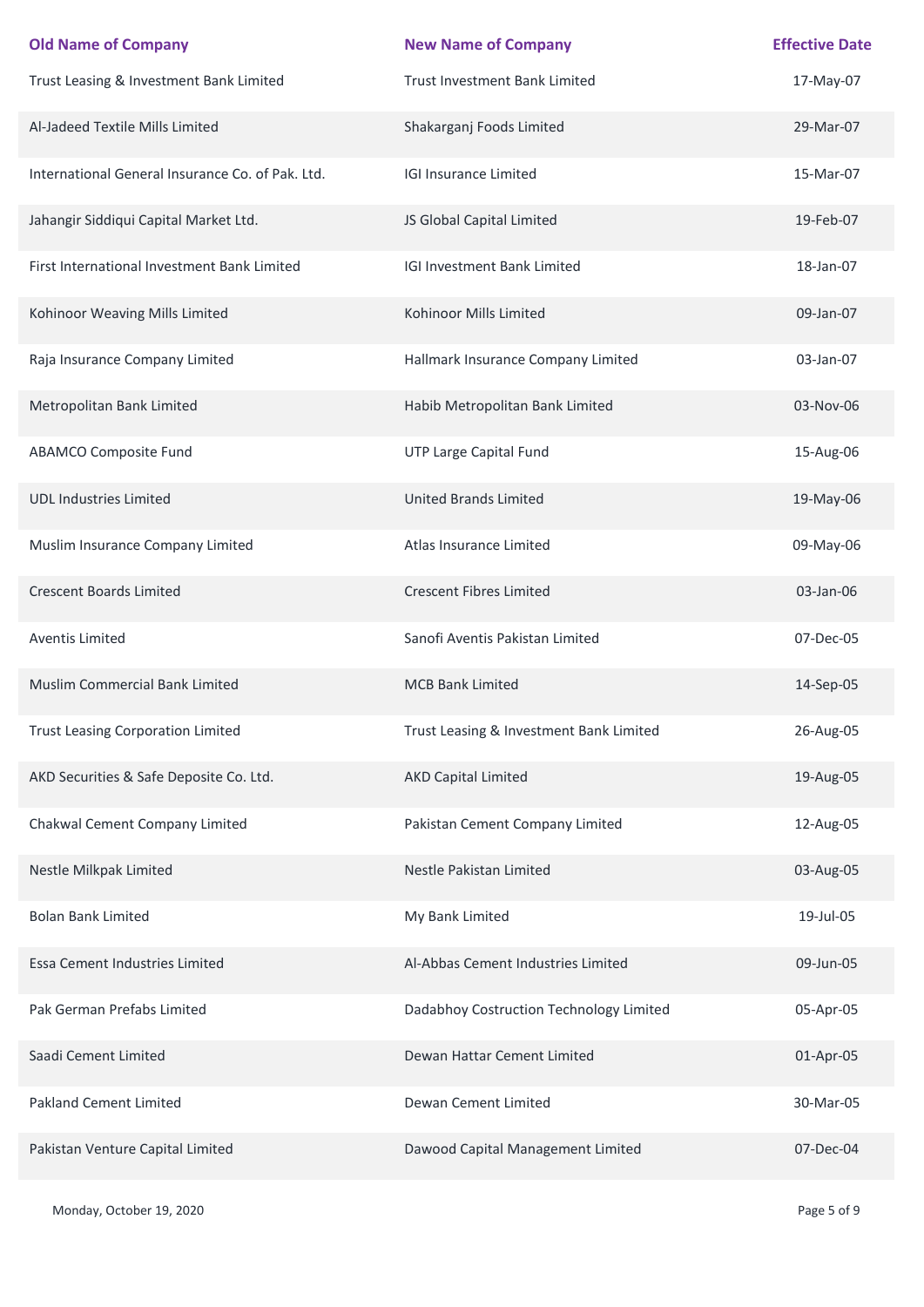| <b>Old Name of Company</b>              | <b>New Name of Company</b>                       | <b>Effective Date</b> |
|-----------------------------------------|--------------------------------------------------|-----------------------|
| <b>Financial Link Modaraba</b>          | <b>Crescent Standard Modaraba</b>                | 10-Nov-04             |
| 4th ICP Mutual Fund                     | <b>ABAMCO Growth Fund</b>                        | 05-Nov-04             |
| Ghani Textile Limited                   | Ghani Automobile Industries Limited              | 25-Oct-04             |
| <b>Allied Motors Limited</b>            | Dewan Automotive Engineering Limited             | 19-Oct-04             |
| <b>ICP SEMF</b>                         | PICIC Growth Fund                                | 23-Jul-04             |
| First Standard Investment Bank Limited  | <b>Crescent Standard Investment Bank Limited</b> | 07-Jul-04             |
| Dawood Cotton Mills Limited             | Dawood Lawrencepur Limited                       | 07-Jul-04             |
| First Grindlays Modaraba                | <b>Standard Chartered Modaraba</b>               | 17-May-04             |
| MashreqBank Pakistan Limited            | <b>Crescent Commercial Bank Limited</b>          | 26-Apr-04             |
| Legler-Nafees Denim Mills Limited       | Azgard Nine Limited                              | 23-Apr-04             |
| Dawood Leasing Company Limited          | First Dawood Investment Bank Limited             | 19-Mar-04             |
| Thal Jute Mills Limited                 | <b>Thal Limited</b>                              | 08-Mar-04             |
| Habib Arkady Limited                    | Habib - ADM Limited                              | 13-Feb-04             |
| Commercial Union Life Assurance Limited | New Jubilee Life Insurance Company Limited       | 08-Jan-04             |
| Plastobag Limited                       | <b>ECOPACK Limited</b>                           | 19-Dec-03             |
| Nayab Spinning & Weaving Mills Limited  | Harum Textile Mills Limited                      | 18-Dec-03             |
| FFC-Jordan Fertilizer Company Limited   | Fauji Fertilizer Bin Qasim Limited               | 24-Nov-03             |
| <b>Transpak Corporation Limited</b>     | Shield Corporation Limited                       | 18-Aug-03             |
| Prime Insurance Company Limited         | Progressive Insurance Company Limited            | 23-Jun-03             |
| Aisha Cotton Mills Limited              | Dawood Fibres Limited                            | 23-May-03             |
| <b>KASB Premier Fund Limited</b>        | Pakistan Premier Fund Limited                    | 21-Apr-03             |
| Aventis Pharma (Pakistan) Limited       | Aventis Limited                                  | 21-Apr-03             |
| First Custodian Modaraba                | Investec Modaraba                                | 07-Apr-03             |
| Platinum Commercial Bank Limited        | <b>KASB Bank Limited</b>                         | 28-Feb-03             |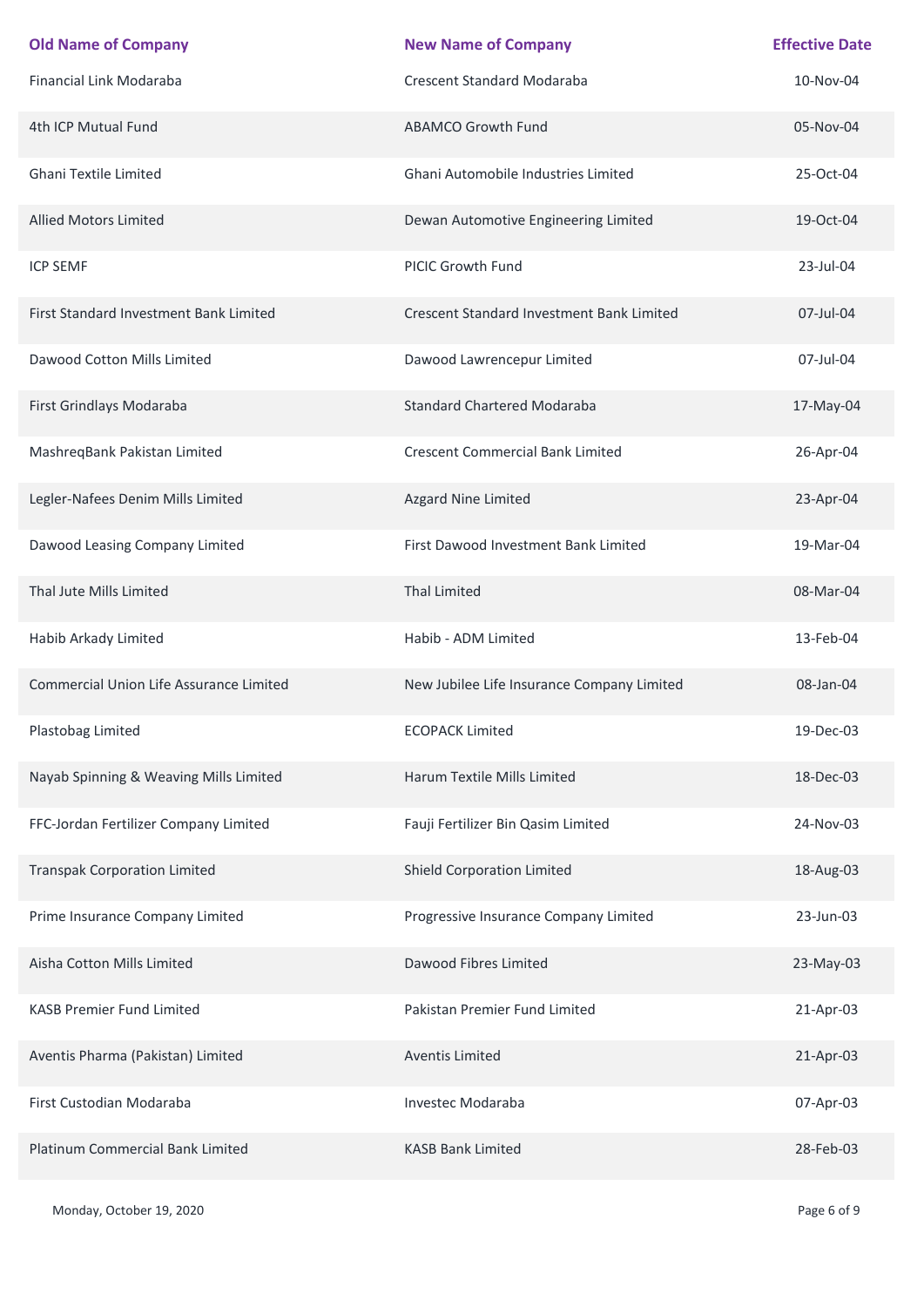| <b>Old Name of Company</b>                    | <b>New Name of Company</b>                | <b>Effective Date</b> |
|-----------------------------------------------|-------------------------------------------|-----------------------|
| Glaxowellcome Pakistan Limited                | GlaxoSmithKline Pakistan Limited          | 25-Feb-03             |
| Pak Apex Leasing Corporation Limited          | <b>KASB Leasing Limited</b>               | 30-Dec-02             |
| Al - Towfeek Investment Bank Limited          | First Standard Investment Bank Limited    | 16-Sep-02             |
| Lever Brothers Pakistan Limited               | Unilever Pakistan Limited                 | 09-Sep-02             |
| Growth Mutual Funds Limited                   | <b>Investec Mutual Funds Limited</b>      | 13-Aug-02             |
| International Investment & Financial Services | <b>Investec Securities Limited</b>        | 16-May-02             |
| Al - Meezan Investment Bank Limited           | Meezan Bank Limited                       | 28-Mar-02             |
| WorldCALL Payphones Limited                   | WorldCALL Communication Limited           | 04-Feb-02             |
| Dyno Pakistan Limited                         | Dynea Pakistan Limited                    | 26-Nov-01             |
| First Providence Modaraba                     | Guardian Modaraba                         | 05-Nov-01             |
| <b>Prudential Commercial Bank Limited</b>     | Saudi Pak Commercial Bank Limited         | 22-Oct-01             |
| Pakistan Insurance Corporation Limited        | Pakistan Reinsurance Company Limited      | 06-Aug-01             |
| Cyanamid (Pakistan) Limited                   | Wyeth Pakistan Limited                    | 06-Aug-01             |
| <b>Gulf Commercial Bank Limited</b>           | <b>PICIC Commercial Bank Limited</b>      | 12-Jun-01             |
| <b>Hoechst Marion Roussel</b>                 | Aventis Pharma (Pakistan) Limited         | 06-Feb-01             |
| Heritage Insurance Company Limited            | Beema Pakistan Company Limited            | 16-Dec-00             |
| Reckitt & Colman Pakistan Limited             | Reckitt Benckiser Pakistan Limited        | 25-Sep-00             |
| Friends Spinning Mills Limited                | Sahrish Textile Mills Limited             | 19-Jun-00             |
| Friends Textile Mills Limited                 | Mukhtar Textile Mills Limited             | 07-Feb-00             |
| <b>Burshane Pakistan Limited</b>              | Shell Gas LPG (Pakistan) Limited          | 24-Jan-00             |
| <b>National Motors Limited</b>                | Ghandhara Industries Limited              | 06-Jan-00             |
| Citicorp Investment Bank Limited              | Jahangir Siddiqui Investment Bank Limited | 04-Oct-99             |
| <b>CPC Rafhan Limited</b>                     | Rafhan Maize Products Limited             | 20-Aug-99             |
| Hyesons Sugar Mills Limited                   | Hamza Sugar Mills Limited                 | 16-Aug-99             |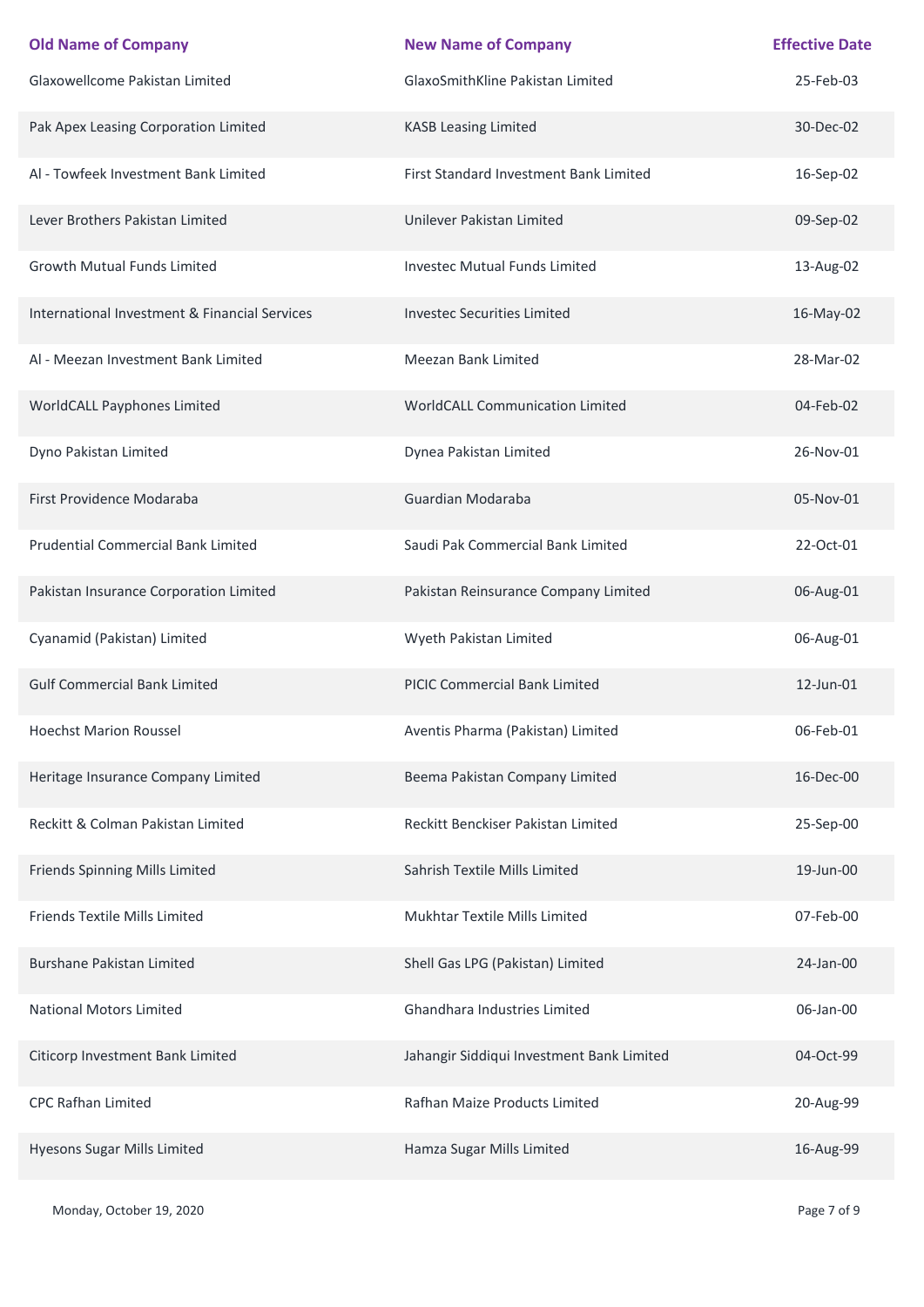| <b>Old Name of Company</b>                     | <b>New Name of Company</b>           | <b>Effective Date</b> |
|------------------------------------------------|--------------------------------------|-----------------------|
| Natover Motor Lease Limited                    | Natover Lease & Refinance Limited    | 19-Apr-99             |
| Dadabhoy Padube Limited                        | <b>Ghulam Mohammad Dadabhoy</b>      | 12-Feb-99             |
| Kakakhel Industries Limited                    | kakakhel Pakistan Limited            | 25-Jan-99             |
| Ravi Alkalis Limited                           | Nimir Industries Chemical Limited    | 26-Oct-98             |
| Ciba-Geigy (Pakistan) Limited                  | Novertis (Pakistan) Limited          | 31-Aug-98             |
| B. R. R. Capital Modaraba                      | B. R. R. International Modaraba      | 27-Jul-98             |
| Schon Bank Limited                             | <b>Gulf Commercial Bank Limited</b>  | 13-Jul-98             |
| Ravi Resins Limited                            | <b>Nimir Resins Limited</b>          | 21-Jan-98             |
| Ghemni Leasing Company Limited                 | Ghandhara Leasing Company Limited    | 23-Nov-97             |
| Standard Chartered Mercantile Leasing Co. Ltd. | Saudi Pak Leasing Limited            | 29-Oct-97             |
| <b>Hoechst Pakistan Limited</b>                | <b>Hoechst Marion Roussel</b>        | 21-Aug-97             |
| Hashoo Steel Industries Limited                | Abbas Engineering Industries Limited | 20-May-97             |
| Clover Foods Limited                           | Clover Pakistan Limited              | 14-May-97             |
| Nasir Siddiq Corporation Limited               | Tariq Glass Industries Limited       | 14-Mar-97             |
| Charsadda Sugar Mills Limited                  | Saleem Sugar Mills Limited           | 01-Jan-97             |
| Glaxo Laboratories (Pakistan) Limited          | Glaxowellcome Pakistan Limited       | 03-Dec-96             |
| Rafhan Maize Products Limited                  | <b>CPC Rafhan Limited</b>            | 20-Nov-96             |
| Ihsan Yousuf Spinning Mills Limited            | Zahidjee Textile Mills Limited       | 16-Oct-96             |
| Security Safe Deposite Company Limited         | AKD Securities & Safe Deposite       | 13-Aug-96             |
| <b>BSJS &amp; Company Limited</b>              | Jahangir Siddiqui & Company Limited  | 22-Jul-96             |
| Schon Spinning Mills Limited                   | Qayyum Spinning Mills Limited        | 10-Jul-96             |
| <b>Boots Pharmaceuticals Limited</b>           | Knoll Pharamaceuticals Limited       | 19-Sep-95             |
| First Nishat Modaraba                          | First Fidelity Leasing Modaraba      | 19-Jan-95             |
| Zeeshan Textile Mills Limited                  | J. K. Spinning Mills Limited         | 24-Nov-94             |